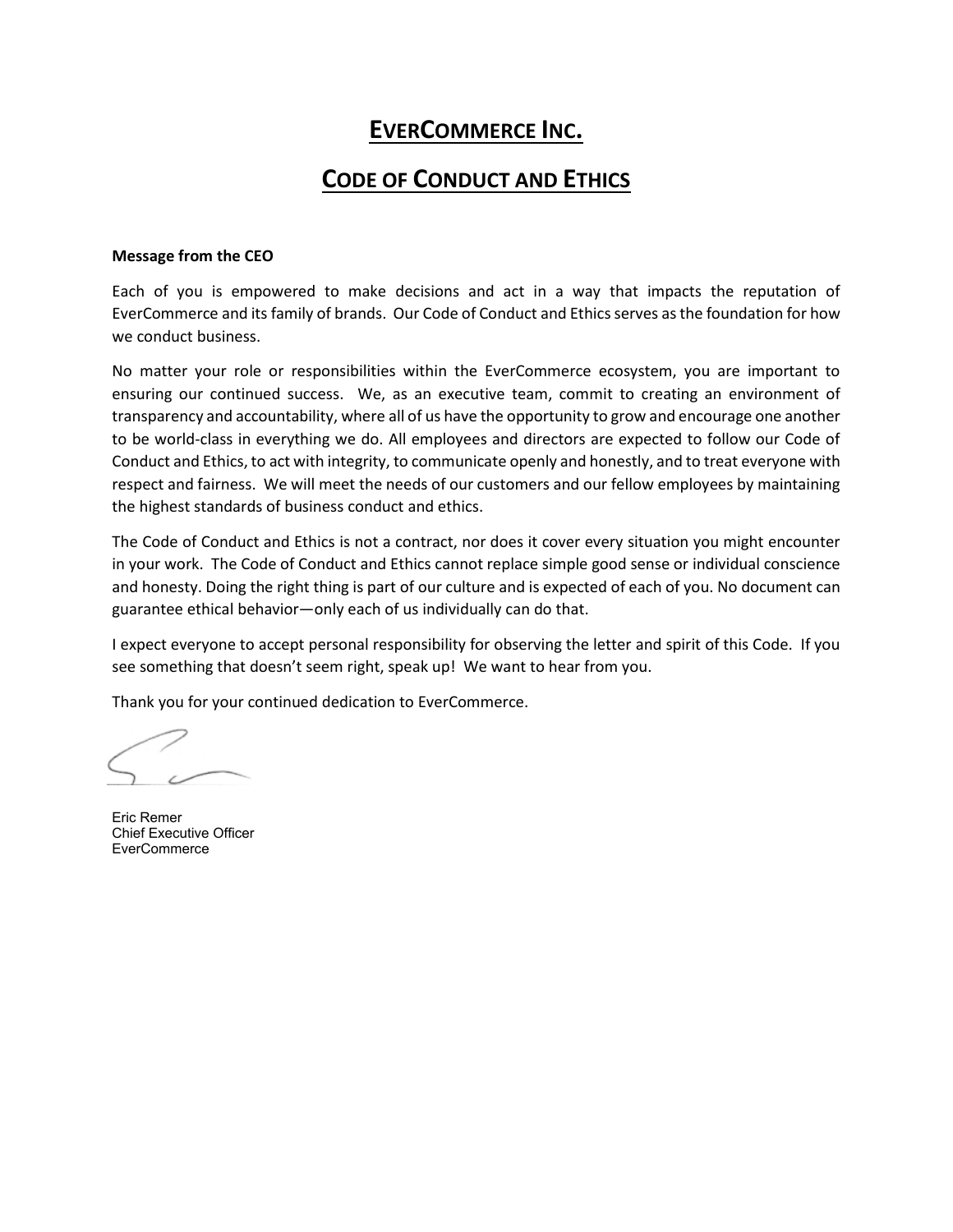#### **1. INTRODUCTION**

#### **1.1 GENERAL**

The Code of Conduct and Ethics (the "Code") is the essence of EverCommerce Inc. ("EverCommerce") management philosophy and provides an overview of standards of behaviors applicable to all EverCommerce officers, employees and members of the EverCommerce Board of Directors (the "Board"). It is not, however, an exhaustive statement of EverCommerce's policies and procedures, nor does it address every potential scenario. When faced with questions beyond those addressed in the Code, we are expected to follow both the spirit and letter of the Code and the other EverCommerce policies and procedures that govern the issue. We are expected to observe these high standards and use good judgment in situations where rules may not clearly define the appropriate course of action. If you need help, you should reach out to your manager, the People Experience team, the Legal Department or the anonymous EverCommerce Hotline [\(www.speakupevercommerce.com\)](http://www.speakupevercommerce.com/).

This Code is not a contract of employment, and it does not create any contractual rights between you and EverCommerce or any of its subsidiaries or affiliates. Unless otherwise set forth in writing and signed by an EverCommerce executive, employment at EverCommerce or its subsidiaries or affiliates is on an "atwill" basis. This means that you can end your employment whenever you wish, for any reason, just as EverCommerce may end your employment at any time, with or without notice and with or without cause. It is EverCommerce policy that any employee or director who violates this Code will be subject to appropriate discipline, which may include, for an employee, termination of employment or, for a director, a request that such director resign from the Board.

In this Code, we refer to our principal executive officer, principal financial officer, principal accounting officer and controller, or persons performing similar functions, as our "principal financial officers."

#### **1.2 ADDITIONAL RESPONSIBILITY**

Managers are expected to exemplify the highest standards of ethical business conduct. We maintain an open-door policy, promoting open discussion of ethical and legal implications of business decisions amongst all EverCommerce employees at all times. Managers have a responsibility to create and sustain a work environment in which we know that ethical, legal behavior is expected.

This responsibility includes ensuring the Code is communicated to those employees working for or with the manager. It also means managers are responsible for ensuring subordinates are properly trained and familiar with policies required to perform their jobs and where to go if they have questions or concerns.

#### **1.3 ACKNOWLEDGMENT**

Employees acknowledge their understanding and agreement to comply with the Code upon commencement of employment. After reading this Code and on an annual basis, all officers, directors and employees should execute and return to the Company's General Counsel the Certification of Compliance form attached hereto as "Attachment A."

**1.4 WAIVERS**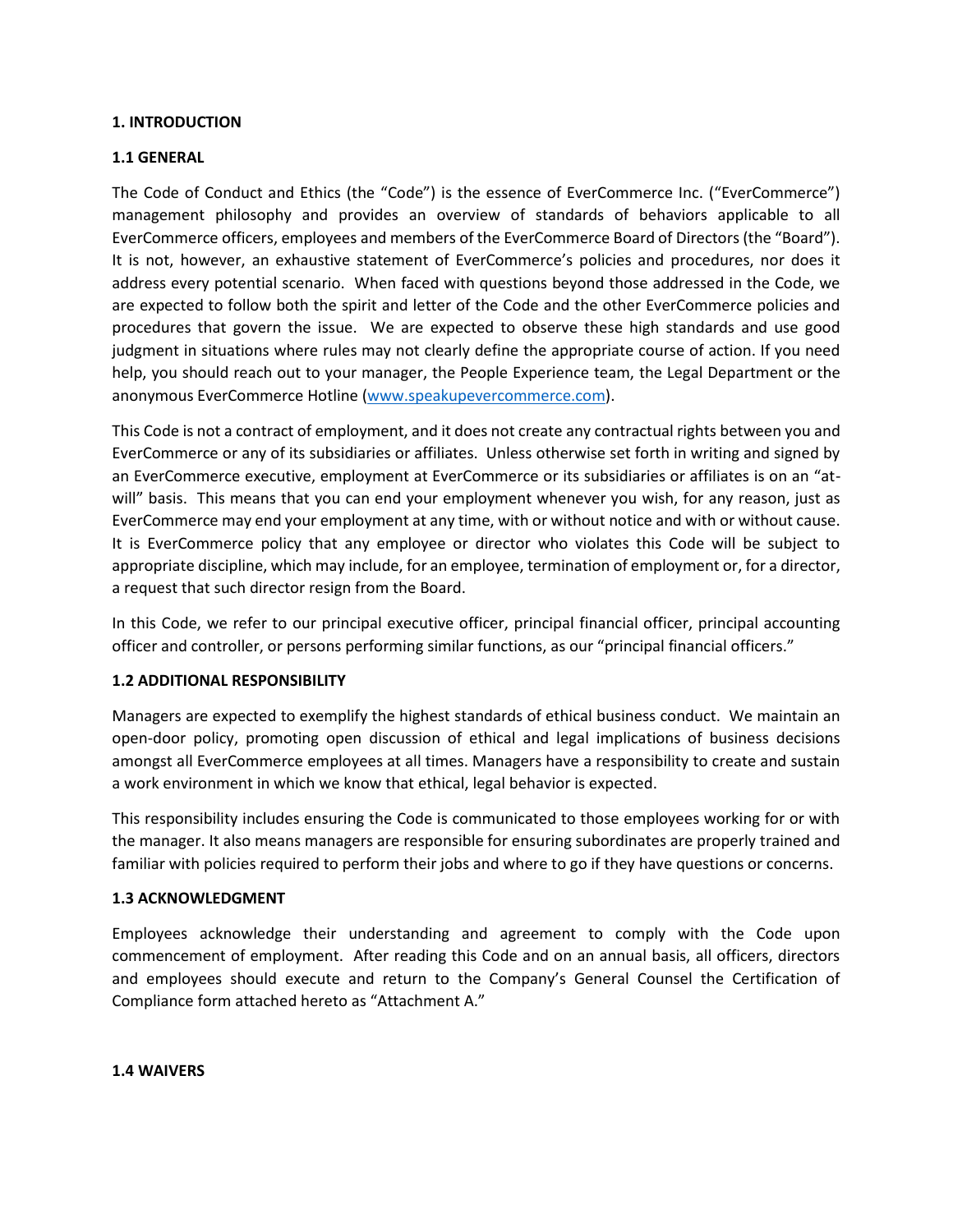Any waiver of this Code for our directors, executive officers or other principal financial officers may be made only by the Audit Committee of our Board of Directors and will be disclosed to the public as required by law or the rules of The Nasdaq Stock Market LLC, when applicable. Waivers of this Code for other employees may be made only by our Chief Executive Officer or General Counsel and will be reported to our Audit Committee.

### **2. EVERCOMMERCE CORPORATE VALUES – I-GROW**

Our values are a core element of our culture at EverCommerce. As employees, managers, directors and principal officers, it is crucial we not only understand our values but that our actions and behaviors reflect them every day.

#### **Inclusive:**

We embrace differences and respect all people, allowing individuals to bring their full authentic selves into our organization.

#### **Growth:**

We thrive on growing both personally and professionally.

#### **Reflection:**

We constantly focus internally to improve how we connect externally with the world.

#### **Opportunity:**

We provide opportunities so individuals can reach the next level of their journey.

#### **World-Class:**

We aspire to be world-class in everything we do – Talent, Technology, Operations, and Service.

#### **3. ASKING FOR GUIDANCE AND VOICING CONCERNS**

We encourage you to raise any questions or concerns about this Code or any other EverCommerce policies or procedures. You should be alert to any violations and should immediately report them to your manager, the People Experience team, the Legal Department or the anonymous EverCommerce Hotline [\(www.speakupevercommerce.com\)](http://www.speakupevercommerce.com/)

Your concerns will be taken seriously, and all information provided in this process will be treated in a confidential manner to the extent possible. You may also choose to submit your questions or concerns to the EverCommerce Hotline anonymously.

Anyone who knowingly and willfully reports false information will be subject to disciplinary action.

#### **3.1 ANTI-RETALIATION**

EverCommerce does not tolerate retaliation against any employee who raises concerns or questions regarding a potential violation of the law, this Code or any company policy. If you believe you are being retaliated against in this manner, contact your manager, the People Experience team, the Legal Department or the anonymous EverCommerce Hotline [\(www.speakupevercommerce.com\)](http://www.speakupevercommerce.com/).

#### **4. FOSTER DIVERSITY AND INCLUSION**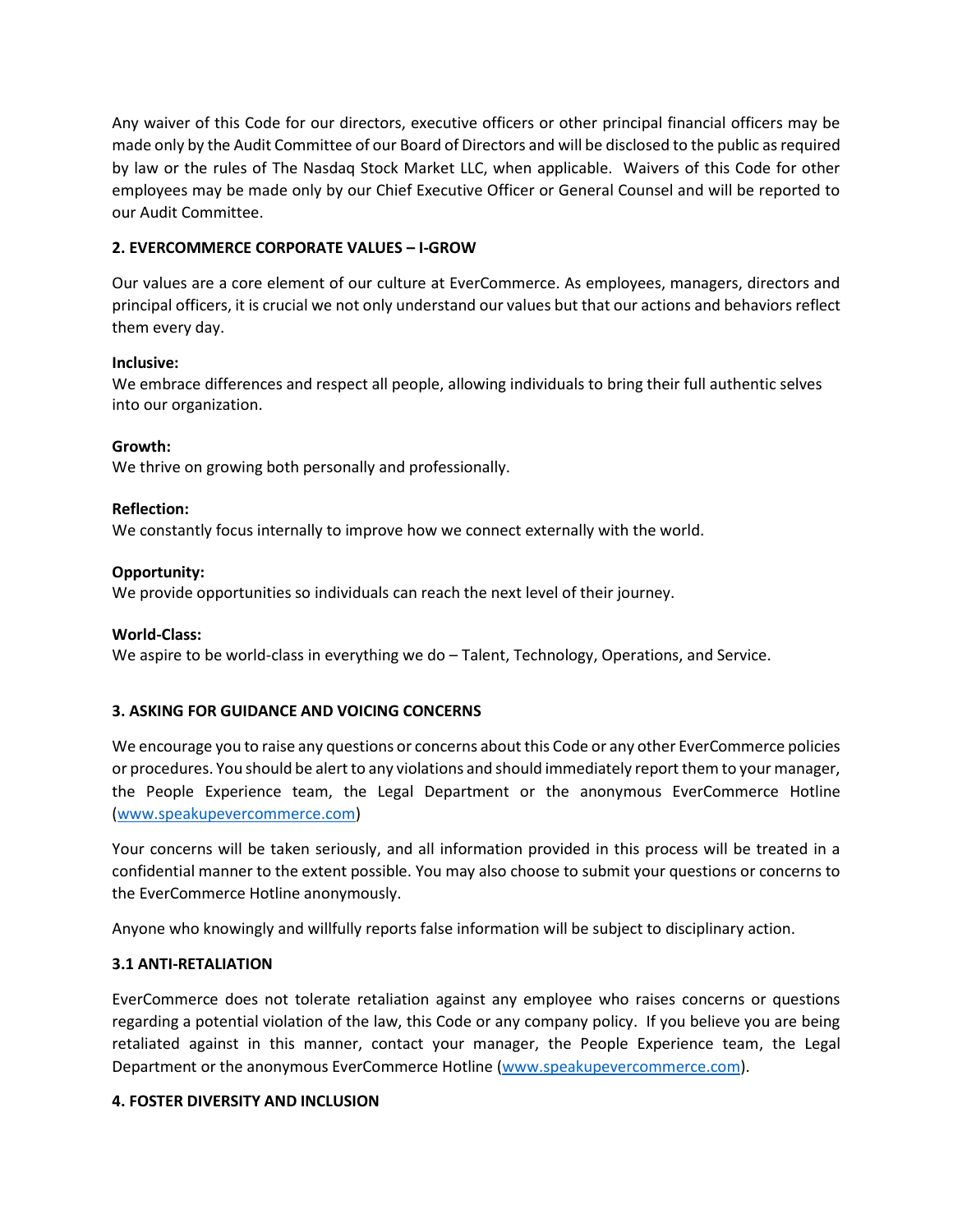At EverCommerce we treat one another with respect and fairness at all times, just as we wish to be treated ourselves. We value diversity and inclusion, and respect the culture and customs of our employees, business partners, and customers. We strive to establish an environment where everyone is welcome and has the equal opportunity to grow within the organization.

# **4.1 EQUAL OPPORTUNITY EMPLOYMENT**

Consistent with applicable federal, state, and local laws, EverCommerce expressly prohibits all forms of employment discrimination based on race, creed, color, religion, sex, gender (including pregnancy), sexual orientation, national origin, ancestry, age, veteran status, genetic information, any physical or mental disability, or any other legally protected status.

#### **4.2 ANTI-HARASSMENT**

EverCommerce prohibits discrimination, harassment and bullying in any form. Everyone is encouraged to speak out when another employee's conduct makes you or others uncomfortable, and to report harassment when it occurs. Reach out to your manager, the People Experience team, the Legal Department or the anonymous EverCommerce Hotline [\(www.speakupevercommerce.com\)](http://www.speakupevercommerce.com/) if you believe you have been harassed, discriminated against or bullied.

## **4.3 INTEGRITY**

EverCommerce holds itself to the highest ethical standards as a company, and we expect all of our employees, managers, directors and principal officers to do the same. We are committed to interacting in an open, honest, positive manner and to maintain an environment built on trusting one another.

# **5 COMPLY WITH LAWS AND REGULATIONS**

EverCommerce complies with the laws, rules, and regulations applicable where it conducts business. Each of us must respect and comply with all applicable laws, rules, and regulations of the United States, Canada, the United Kingdom, Australia, New Zealand, and Jordan and other countries, states, provinces, and jurisdictions in which EverCommerce companies conduct business. If you aren't sure about the laws that might apply in any given situation, reach out to the Legal Department for advice at [legal@evercommerce.com](mailto:legal@evercommerce.com) or anonymously through the EverCommerce Hotline [\(www.speakupevercommerce.com\)](http://www.speakupevercommerce.com/). A few specific laws are easy to violate unintentionally and are worth pointing out below.

# **5.1 INTERACTIONS WITH THE GOVERNMENT**

We must take special care to comply with all legal and contractual obligations when dealing with governments and government officials. National and local governments around the world have specific and varied procurement laws and regulations. Such laws generally prohibit or put strict limits on gifts, entertainment, and travel offered to government officials. Each of you who deals with government officials and contracts is responsible for knowing and complying with applicable laws and regulations.

EverCommerce deals honestly and fairly with government authorities and complies with valid government requests and processes. You must be truthful and straightforward in any dealings with the government and may not direct or encourage others to provide false or misleading information to any government official or representative.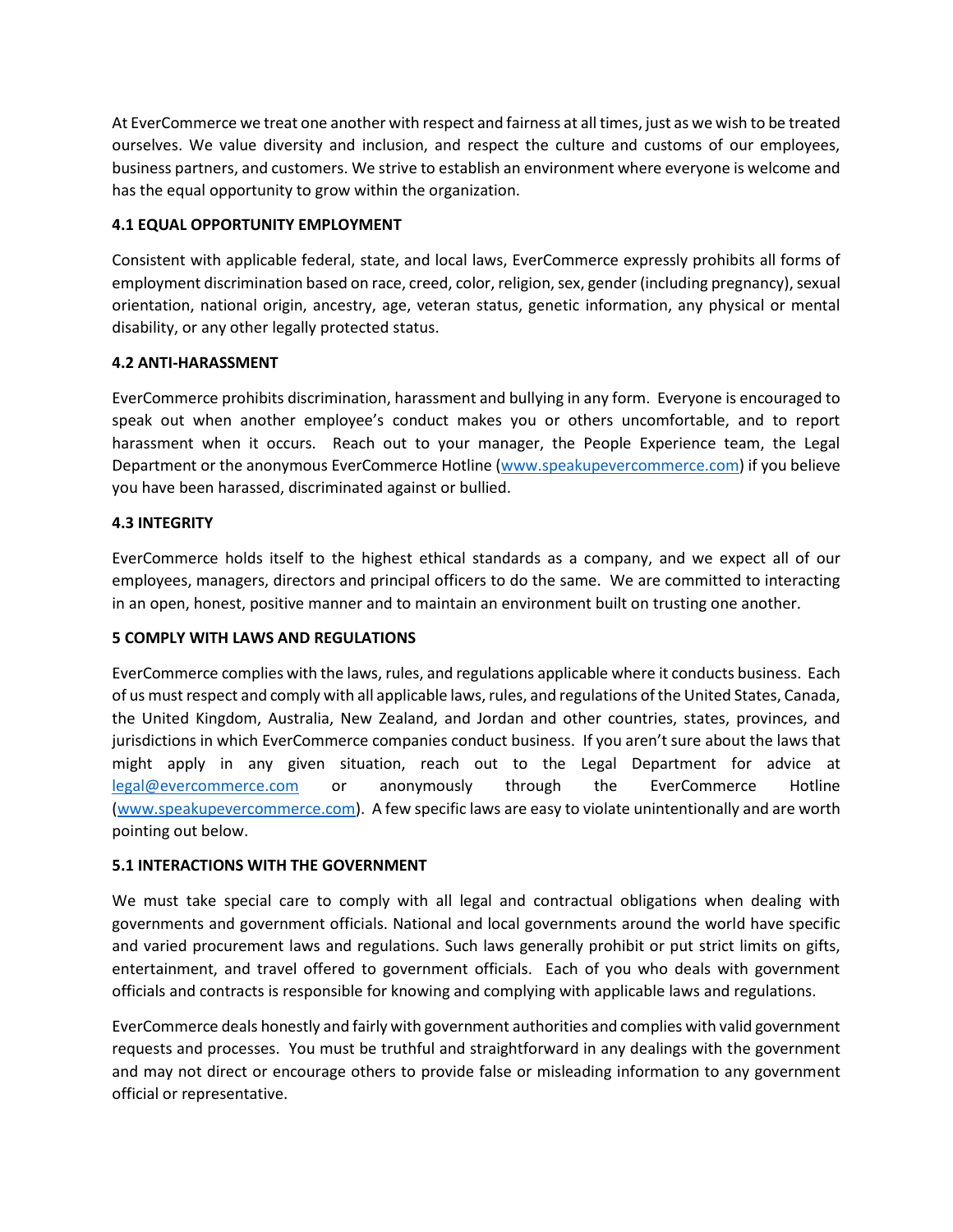In addition to the above, you must obtain approval from the Legal Department for any work activity that requires communication with any member or employee of a legislative body or with any government official or employee. Work activities covered by this policy include meetings with legislators or members of their staffs or with senior executive branch officials on behalf of the Company. Preparation, research and other background activities that are done in support of lobbying communication are also covered by this policy even if the communication ultimately is not made.

Please see additional information regarding EverCommerce policy on government interactions in the Employee Compliance Policy Handbook, available on the EverHub intranet site. If any doubt exists about whether a given work activity would be considered covered by this provision or any other EverCommerce policy, you should seek advice immediately from your supervisor or the Legal Department.

## **5.2 TRADE CONTROLS**

Many countries regulate international trade transactions, such as imports, exports and international financial transactions. In addition, the United States prohibits any cooperation with boycotts against countries friendly to the United States or against firms that may be "blacklisted" by certain groups or countries. It is EverCommerce's policy to comply with these laws and regulations even if it may result in the loss of business opportunities.

Please see additional information regarding EverCommerce policy on trade controls in the Employee Compliance Policy Handbook, available on the EverHub intranet site. These laws are complex, but if you are in any way involved in sending or making available EverCommerce companies' products, services, software, equipment, or any form of technical data from one country to another, work with your manager and the Legal Department to ensure that the transaction stays within the bounds of the law.

# **5.3 COMPETITION LAWS**

Antitrust laws of the United States and other countries are designed to protect consumers and competitors against unfair business practices and to promote and preserve competition. Our policy is to compete vigorously and ethically while complying with all antitrust, monopoly, competition or cartel laws in all countries, states or localities in which the Company conducts business. Violations of antitrust laws may result in severe penalties against the Company and its employees, including potentially substantial fines and criminal sanctions. You are expected to maintain basic familiarity with the antitrust principles applicable to your activities, and you should consult the Company's Legal Department with any questions you may have concerning compliance with these laws.

Employees should exercise caution in meetings with competitors. Any meeting with a competitor may give rise to the appearance of impropriety. As a result, if you are required to meet with a competitor for any reason, you should obtain the prior approval of an executive officer of the Company. You should try to meet with competitors in a closely monitored, controlled environment for a limited period of time. You should create and circulate agendas in advance of any such meetings, and the contents of your meeting should be fully documented.

Employees should be cautious when attending meetings of professional organizations and trade associations at which competitors are present. Attending meetings of professional organizations and trade associations is both legal and proper, if such meetings have a legitimate business purpose and are conducted in an open fashion, adhering to a proper agenda. At such meetings, you should not discuss the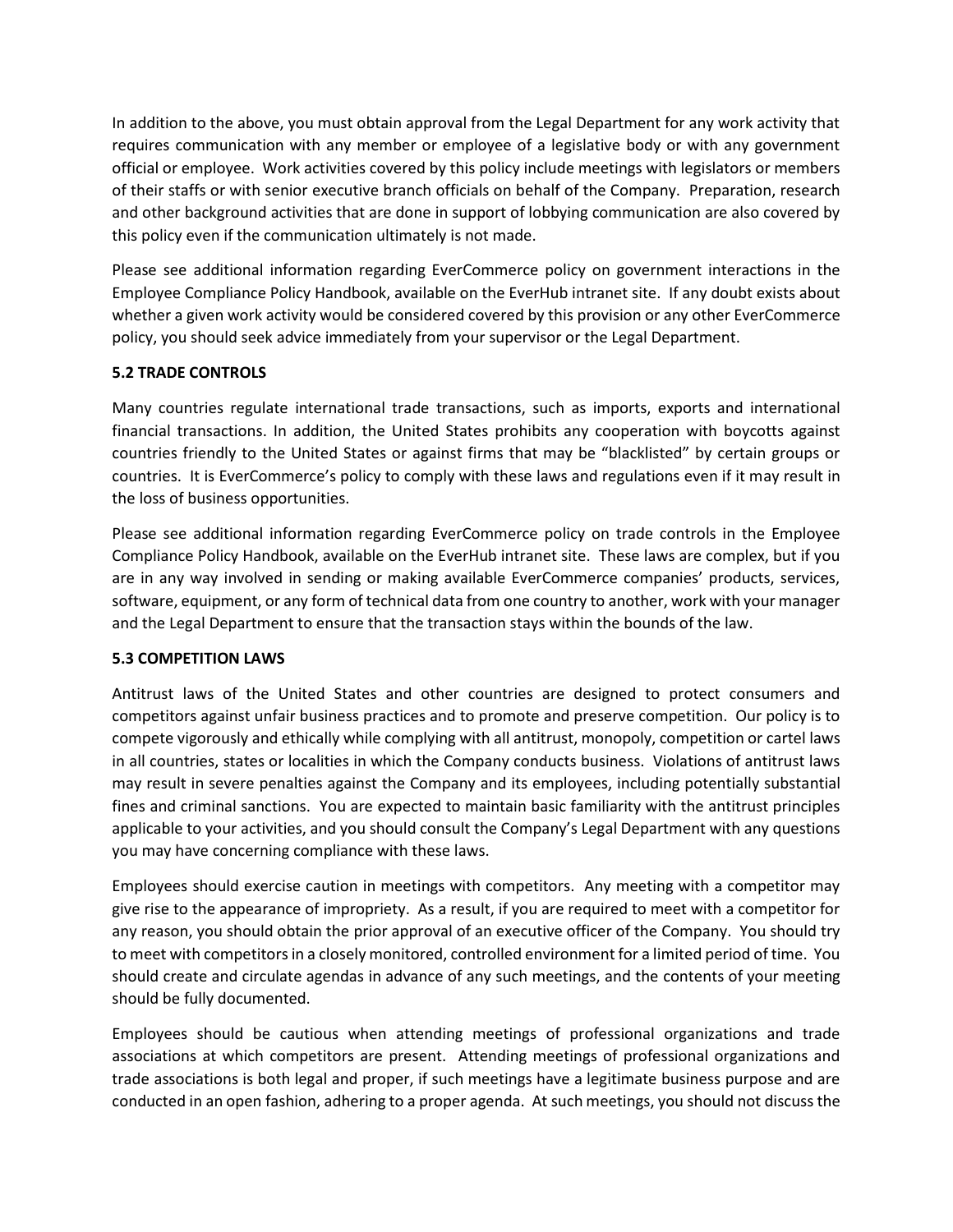Company's pricing policies or other competitive terms or any other proprietary, competitively sensitive information. You are required to notify your supervisor or the Legal Department prior to attending any meeting of a professional organization or trade association.

### **5.4 ANTI-BRIBERY LAWS**

The Company is committed to complying with the U.S. Foreign Corrupt Practices Act (the "FCPA") and other applicable anti-corruption laws. The FCPA prohibits the Company and its employees, directors, officers, and agents from offering, giving, or promising money or any other item of value, directly or indirectly, to win or retain business or to influence any act or decision of any government official, political party, candidate for political office, official of a public international organization, or any individuals in a position to influence them. The Company prohibits employees, directors, and officers from giving or receiving bribes, kickbacks, or other inducements to foreign officials. This prohibition also extends to payments to agents acting on the Company's behalf if there is reason to believe that the payment will be used indirectly for a prohibited payment to foreign officials. Indirect payments include any transfer of money or other item of value to another individual or organization where the person making the transfer knows or has reason to know that some or all of that transfer is for the benefit of an individual to whom direct payments are prohibited. The use of agents for the payment of bribes, kickbacks or other inducements is expressly prohibited.

Violation of the FCPA and other applicable anti-corruption laws is a crime that can result in severe fines and criminal penalties, as well as disciplinary action by the Company, up to and including, for an employee, termination of employment or, for a director, a request that such director resign from the Board of Directors. For further guidance, please contact the Legal Department or reference additional information regarding EverCommerce policy for doing business with foreign officials in the Employee Compliance Policy Handbook available on the EverHub intranet site.

#### **5.5 INSIDER TRADING LAWS**

Consistent with the Company's Insider Trading Compliance Policy, the Company's employees and directors are prohibited from trading in the stock or other securities of the Company while in possession of material nonpublic information about the Company. In addition, Company employees and directors are prohibited from recommending, "tipping" or suggesting that anyone else buy or sell the Company's stock or other securities based on material non-public information. Employees and directors who obtain material non-public information about another company in the course of their duties are prohibited from trading in the stock or securities of the other company while in possession of such information or "tipping" others to trade on the basis of such information. Violation of insider trading laws can result in severe fines and criminal penalties, as well as disciplinary action by the Company, up to and including, for an employee, termination of employment or, for a director, a request that such director resign from the Board of Directors. You are required to read carefully and observe our Insider Trading Compliance Policy, as amended from time to time. Please go to EverHub, the Company's intranet site, to find a copy of the Insider Trading Compliance Policy or reach out to the Legal Department with any questions you may have about insider trading laws.

#### **5.6 REGULATION FD AND PUBLIC COMMUNICATIONS**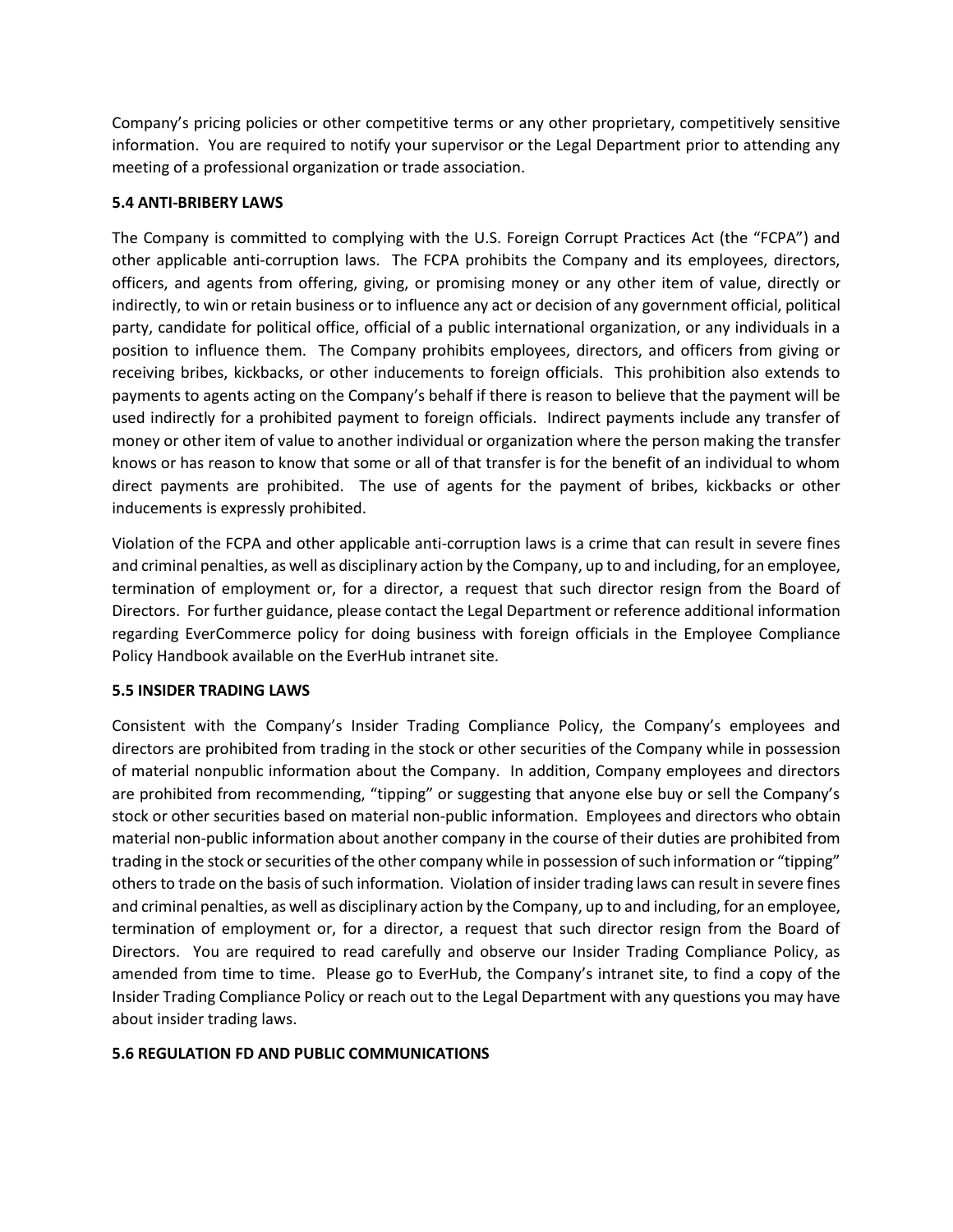The Company places a high value on its credibility and reputation in the community. What is written or said about the Company in the news media and investment community directly impacts our reputation, positively or negatively. Our policy is to provide timely, accurate and complete information in response to public requests (from media, analysts, etc.), consistent with our obligations to maintain the confidentiality of competitive and proprietary information and to prevent selective disclosure of marketsensitive financial data. The Company has adopted a separate Guidelines for Corporate Disclosure to maintain the Company's credibility and reputation in the community, to maintain the confidentiality of competitive and proprietary information and to prevent selective disclosure.

In connection with its public communications, the Company is required to comply with a rule under the federal securities laws referred to as Regulation FD (which stands for "fair disclosure"). Regulation FD provides that, when we disclose material non-public information about the Company to securities market professionals or stockholders (where it is reasonably foreseeable that the stockholders will trade on the information), we must also disclose the information to the public. "Securities market professionals" generally include analysts, institutional investors and other investment advisors.

The Company has designated certain individuals as "spokespersons" who are responsible for communicating with analysts, institutional investors and representatives of the media. Any employee or director who is not a designated spokesperson of the Company should not communicate any information about the Company to analysts, institutional investors or representatives of the media, except at the request of the Company's designated spokespersons or as specifically provided in the Company's Guidelines for Corporate Disclosure.

For more information on the Company's policies and procedures regarding public communications and Regulation FD, please contact the Legal Department for a copy of the Company's Guidelines for Corporate Disclosure or with any questions you may have about disclosure matters.

# **6. BUSINESS PRACTICES AND BUSINESS PARTNERS**

# **6.1 AVOID CONFLICTS OF INTEREST**

Each of us must act with honesty and ethical behavior, avoid actual or apparent conflicts of interest between personal and professional relationships whenever possible, and handle such conflicts openly and fairly on behalf of EverCommerce. A conflict of interest exists when a personal interest or activity interferes or appears to interfere with the duties you perform at, or owe to, EverCommerce. A conflict of interest may unconsciously influence even the most ethical person, and even the appearance of a conflict may cause your actions or integrity to be questioned.

Potential conflicts of interest must be disclosed to your manager, the People Experience team, the Legal Department or the anonymous EverCommerce Hotline [\(www.speakupevercommerce.com\)](http://www.speakupevercommerce.com/). The Legal Department will work with you to determine whether you have a conflict of interest and, if so, how best to address it. All transactions that could give rise to a conflict of interest involving a director, executive officer or principal financial officer must be approved by the Audit Committee of the Board of Directors, and any such approval will not be considered a waiver of this Code.

It is not possible to define all the situations that can involve a conflict of interest. In most cases, however, good judgment should be sufficient to evaluate a situation.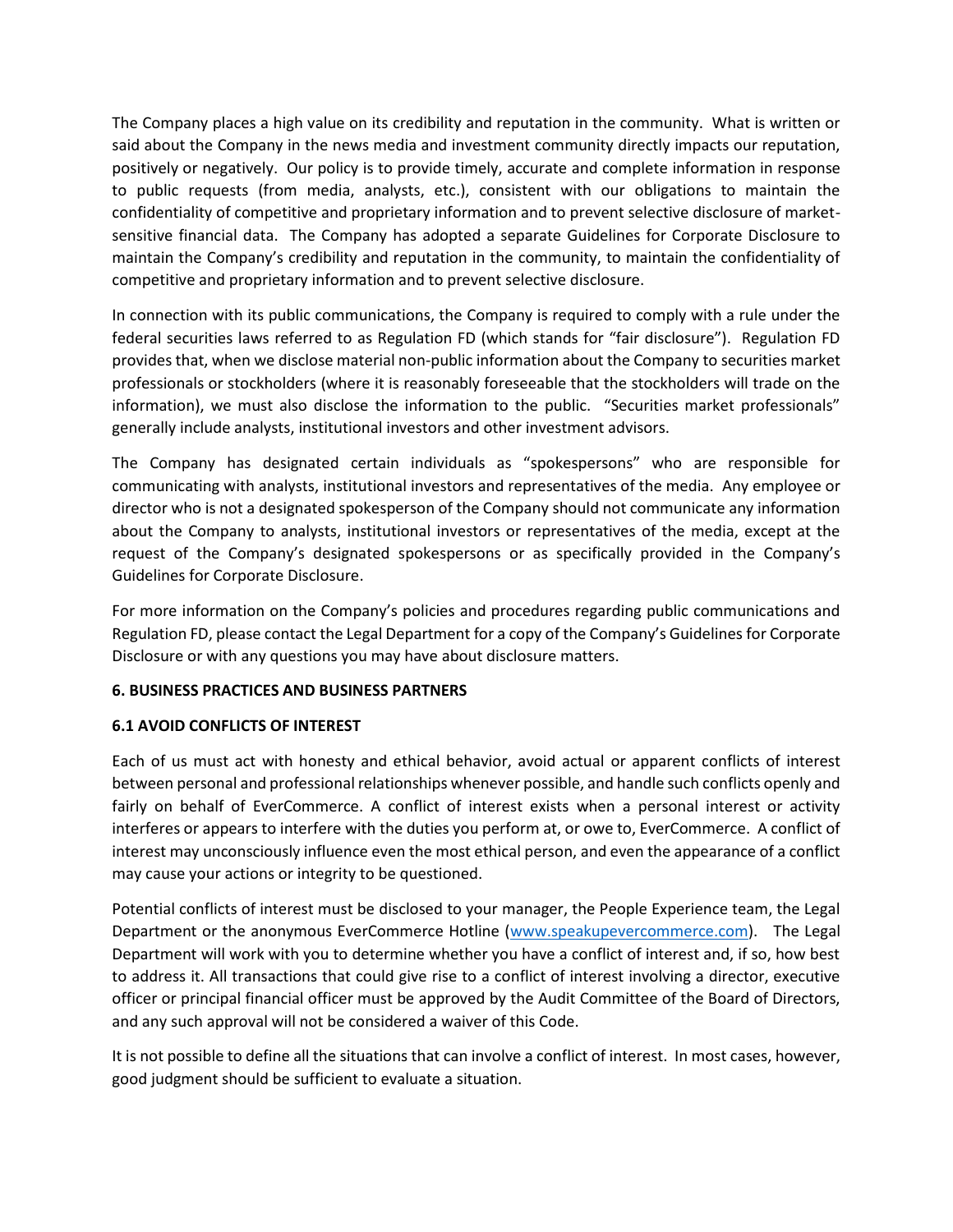The following situations might reasonably be expected to give rise to a conflict of interest:

- Outside Employment. An employee being employed by, serving as a director of, or providing any services to a company that the individual knows, or suspects is a material customer, supplier or competitor of the Company (other than services to be provided as part of an employee's job responsibilities for the Company).
- Improper Personal Benefits. An employee or director obtaining any material (as to him or her) personal benefits or favors because of his or her position with the Company. Please see Section 6.2 below for additional guidelines in this area.
- Financial Interests. An employee having a "material interest" (ownership or otherwise) in any company the individual knows or suspects is a material customer, supplier or competitor of the Company and using his or her position to influence a transaction with such company. Whether an employee has a "material interest" will be determined by the General Counsel or the Board of Directors, as applicable, in light of all of the circumstances, including consideration of the relationship of the employee to the customer, supplier or competitor, the relationship of the employee to the specific transaction and the importance of the interest to the employee having the interest.
- Loans or Other Financial Transactions. An employee or director obtaining loans or guarantees of personal obligations from, or entering into any other personal financial transaction with, any company that the individual knows or suspects is a material customer, supplier or competitor of the Company. This guideline does not prohibit arms-length transactions with banks, brokerage firms or other financial institutions.
- Service on Boards and Committees. An employee or director serving on a board of directors or trustees or on a committee of any entity (whether profit or not-for-profit) whose interests reasonably would be expected to conflict with those of the Company.
- Actions of Family Members. The actions of family members outside the workplace may also give rise to the conflicts of interest described above because they may influence an employee's or director's objectivity in making decisions on behalf of the Company. For purposes of this Code, "family members" include your spouse or life-partner, brothers, sisters, parents, in-laws and children whether such relationships are by blood or adoption.

For purposes of this Code, a company is a "material" customer or partner if the customer or partner has made payments to the Company in the past year in excess of \$120,000. A company is a "material" supplier if the supplier has received payments from the Company in the past year in excess of \$120,000. If you are uncertain whether a particular company is a material customer or supplier, please contact the General Counsel for assistance.

In each of these situations, the rule is the same – if you are considering entering into a business situation that creates a conflict of interest, don't do it. If you are in a business situation that may create a conflict of interest, or the appearance of a conflict of interest, review the situation with your manager and the Legal Department.

If you have any doubt about whether a conflict exists, contact the Legal Department for guidance.

# **6.2 GIFTS AND ENTERTAINMENT**

Under no circumstance should you offer or accept money, gifts, entertainment or any other individual gratuity to/from a customer, vendor or competitor, other than customary token giveaways, meals, events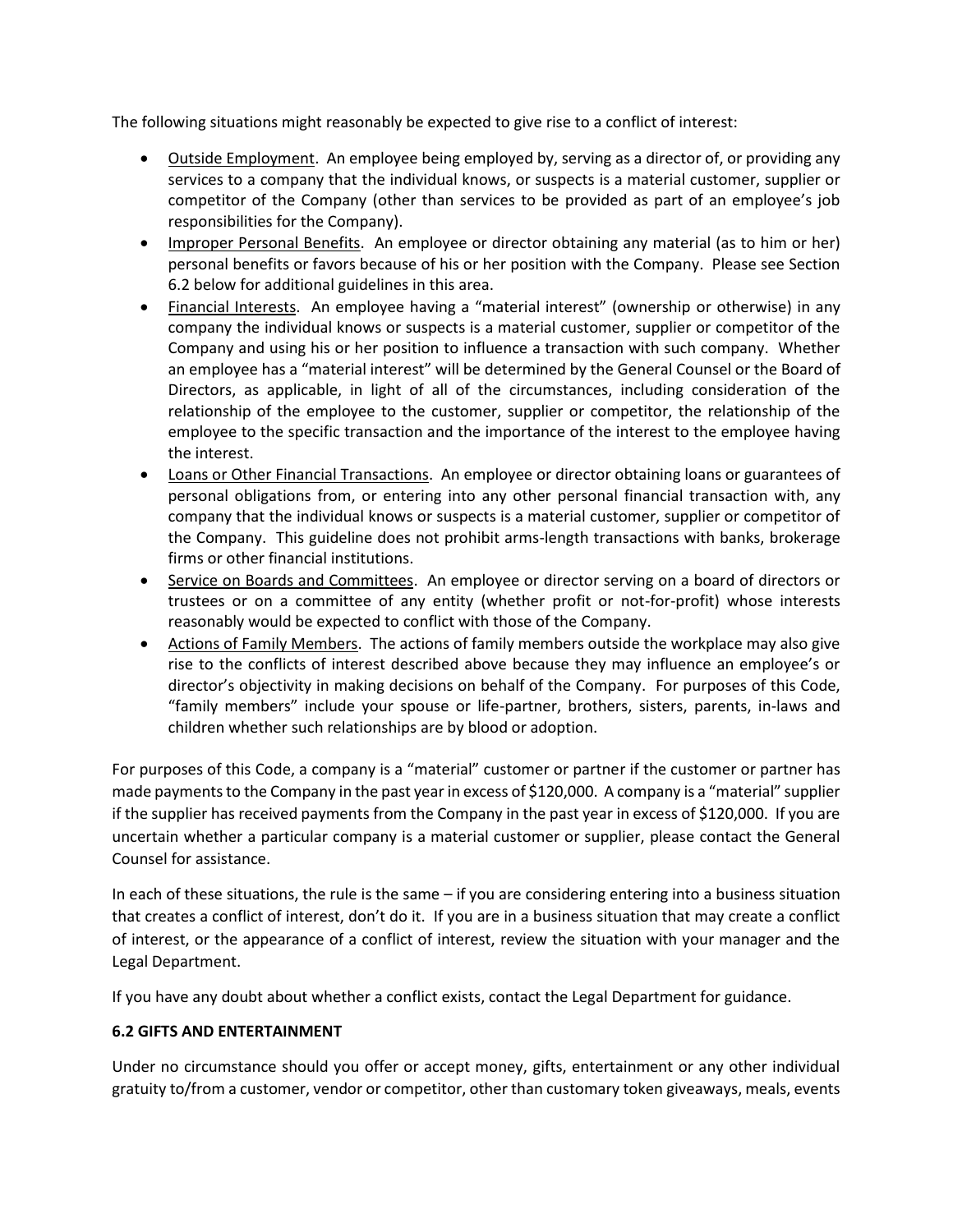with a specific business purpose, and event tickets. Acceptance or provision of these inexpensive noncash gifts is generally permissible, but they should never be excessive or give the appearance of impropriety.

Gifts or courtesies offered—even if just of token value—must never be in return for a specific decision or outcome or made with the expectation that it will influence a decision. Permitted gifts, hospitality, and reimbursement of expenses must be:

- Made without creating obligation or expectations—the gift or hospitality should not place the recipient under any obligation and should not create any expectations in the giver.
- Made openly—if made secretly, then the purpose will be suspect.
- In accord with stakeholder perception—or otherwise may be viewed unfavorably by stakeholders if made known to them.
- Of reasonable value—the gift should be small, and the value of hospitality should be in accord with general business practice.
- Appropriate—the nature of the gift or hospitality should be appropriate to the relationship and should accord with general business practice.
- Legal—conforming to the laws of the country in which it is made and complying with laws as required by EverCommerce.
- In conformity with the recipients' rules—the gift or hospitality should meet the rules or code of conduct of the receiving organization.
- Infrequent—such that giving and receiving between the giver and receiver should not occur regularly.

# **6.3 BUSINESS OPPORTUNITIES**

As an employee or director of the Company, you have an obligation to advance the Company's interests when the opportunity to do so arises. Subject to Article XI of the Company's Amended and Restated Certificate of Incorporation (the "Certificate"), if you discover or are presented with a business opportunity through the use of corporate property or information or because of your position with the Company, you should first present the business opportunity to the Company before pursuing the opportunity in your individual capacity. Subject to Article XI of the Certificate, no employee or director may use corporate property, information or his or her position with the Company for personal gain while employed by us or, for a director, while serving on our Board of Directors.

You should disclose to your supervisor the terms and conditions of each business opportunity covered by this Code you wish to pursue. Your supervisor will contact the Legal Department and the appropriate management personnel to determine whether the Company wishes to pursue the business opportunity. If the Company waives its right to pursue the business opportunity, you may pursue the business opportunity on the same terms and conditions as originally proposed and consistent with the other ethical guidelines set forth in this Code.

# **6.4 FAIR DEALING**

All employees should endeavor to deal fairly with fellow employees and with the Company's collaborators, licensors, customers, suppliers and competitors. Employees should not take unfair advantage of anyone through manipulation, concealment, abuse of privileged information,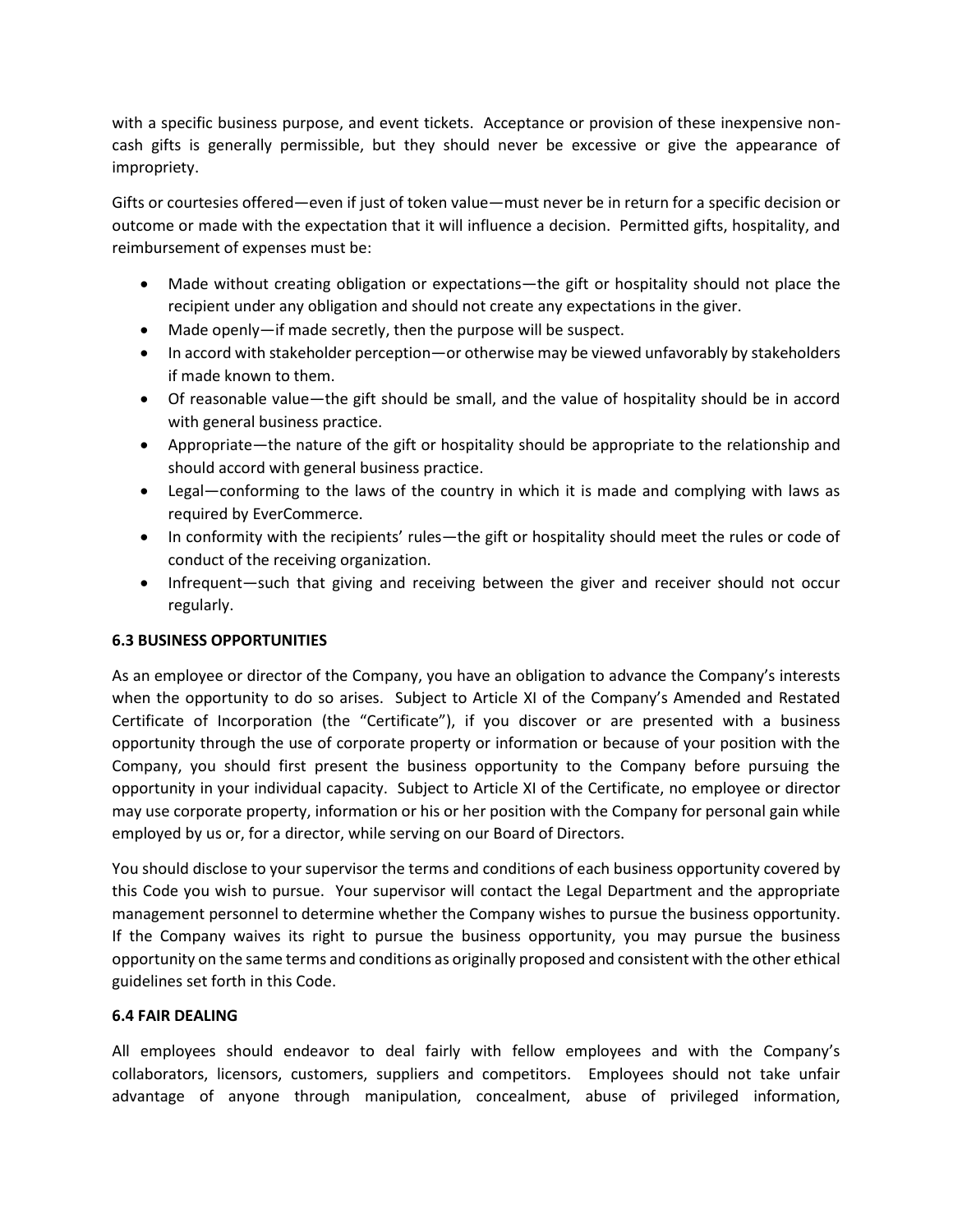misrepresentation of material facts or any other unfair-dealing practice. Employees should maintain and protect any intellectual property licensed from licensors with the same care as they employ with regard to Company-developed intellectual property. Employees should also handle the nonpublic information of our collaborators, licensors, suppliers and customers responsibly and in accordance with our agreements with them, including information regarding their technology and product pipelines.

## **7. SAFEGUARDING COMPANY RESOURCES**

## **7.1 CONFIDENTIALITY**

Confidential information includes, without limitation, all non-public information of EverCommerce and each of its companies, such as:

- Business and marketing plans
- Product and service information
- Internal company communications

If the disclosure of confidential information is required, or even likely to be required, to conduct business with a third party, an EverCommerce non-disclosure agreement (NDA) must be signed by the third party before disclosure is made. Unauthorized disclosure of any confidential information is prohibited. For the avoidance of doubt, directors that have been designated to the Board pursuant to the Stockholders' Agreement entered into by and among the Company and stockholders affiliated with Providence Strategic Growth and Silver Lake may share confidential information with Providence Strategic Growth and Silver Lake.

# **7.2 PROTECTION AND USE OF COMPANY ASSETS**

All EverCommerce property must be maintained according to company standards. EverCommerce property is to be kept in good condition and used primarily for work-related purposes.

To maintain a safe, healthy, and efficient working environment—and to protect EverCommerce property, equipment, operations, and customers—EverCommerce reserves the right to inspect all EverCommerce property at any time.

All company-issued computers and other equipment are the property of EverCommerce. EverCommerce voicemail and/or e-mail should primarily be used for business purposes. EverCommerce reserves the right to monitor voicemail and e-mail messages without notice to the employee, at any time, and not necessarily in the employee's presence.

Cooperation in the conduct of inspections or searches is required as a condition of employment. An EverCommerce-initiated search does not necessarily imply an accusation of theft. You must protect EverCommerce assets and ensure their efficient use. EverCommerce assets shall not be sold, loaned, or given away, regardless of condition or value, without proper authorization. EverCommerce assets include, without limitation, equipment, buildings, tools, funds, accounts, supplies, computer programs, information technology, documents, know-how, data, patents, trademarks, copyrights, cellular telephones, and any other resources or property of EverCommerce.

We must protect against waste, loss, damage, misuse, theft, misappropriation, or infringement of EverCommerce assets, and we must use these assets in responsible ways. In addition, we must be vigilant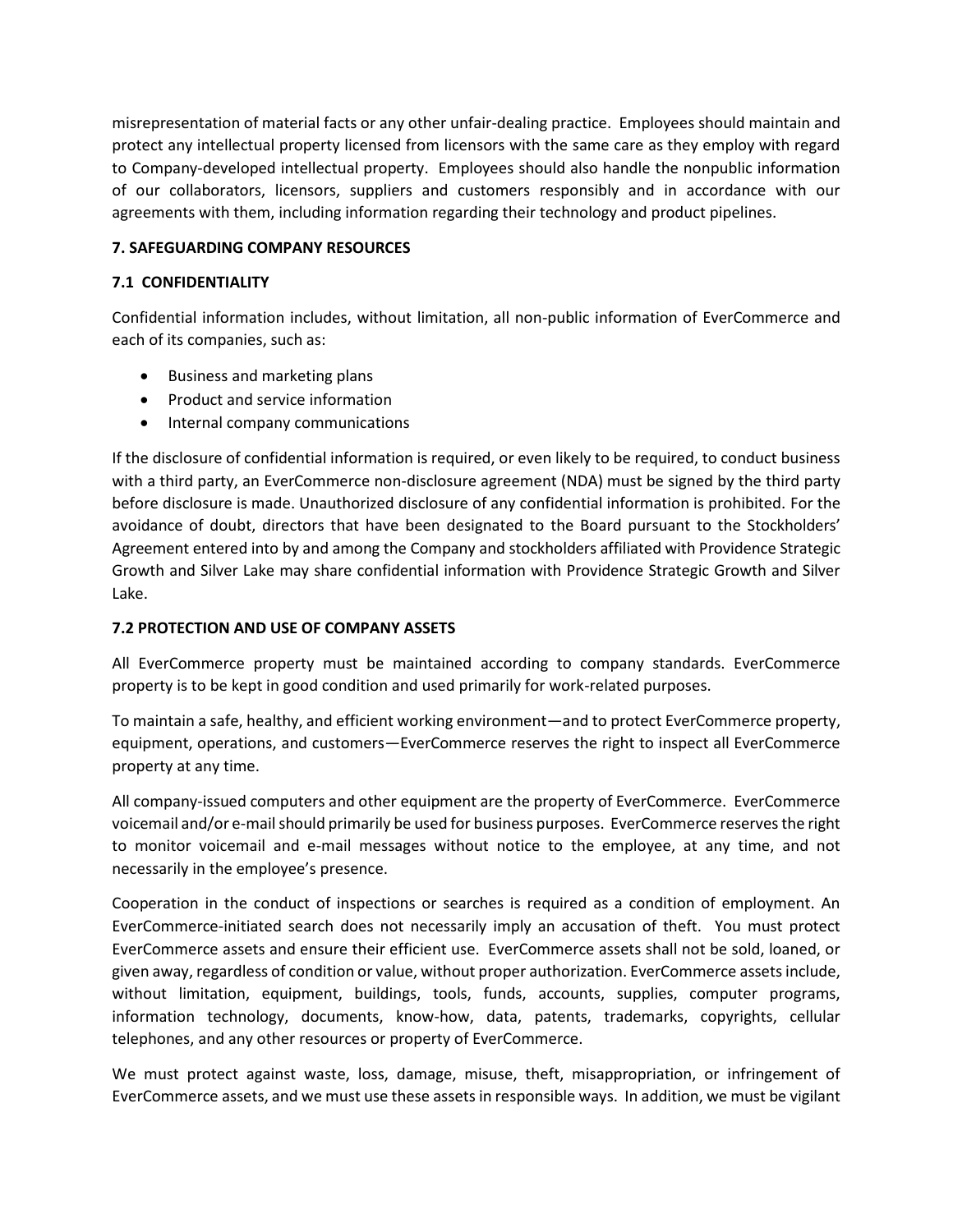regarding access to our assets by others. Any such access to EverCommerce intellectual or physical assets must be limited to authorized persons for an authorized business purpose.

Additional information regarding the protection and use of EverCommerce property can be found in the EverCommerce Acceptable Use Policy and the Personnel Security Policy, both of which are included in the Employee Compliance Policy Handbook, available on the EverHub intranet site.

## **7.3 ACCURACY OF COMPANY RECORDS**

All EverCommerce data, records, and reports must be complete, accurate, truthful, verifiable, and fairly presented. Such documents include, but are not limited to, expense reports, accounting entries, cost estimates, patient records, patient billing statements, contract proposals, and other presentations to management, customers, and the public. It is essential that those who rely on these documentsmanagers, creditors, customers, auditors, and other decision makers—have truthful and accurate information. The integrity of the EverCommerce accounting, technical, personnel, financial, patient, and other records is based on their validity, accuracy, and completeness.

Anyone preparing the type of documents described above must be diligent in ensuring the document's accuracy and completeness. Anyone representing or certifying the accuracy of such information should make inquiries and/or perform adequate reviews to establish a good faith belief in the accuracy of the information. Custodians of EverCommerce data, records, and reports must be sure that such information is released, whether internally or externally, only if adequately protected and then only for authorized purposes. Both federal law and our policies require the disclosure of accurate and complete information regarding the Company's business, financial condition and results of operations. Inaccurate, incomplete or untimely reporting will not be tolerated and can severely damage the Company and result in legal liability.

The Company's principal financial officers and other employees working in the finance department have a special responsibility to ensure that all our financial disclosures are full, fair, accurate, timely and understandable. These employees must understand and strictly comply with generally accepted accounting principles and all standards, laws and regulations for accounting and financial reporting of transactions, estimates and forecasts.

Any questionable accounting practices must be immediately reported through the EverCommerce Hotline [\(www.speakupevercommerce.com\)](http://www.speakupevercommerce.com/) or to the General Counsel and/or the Audit Committee of the Board of Directors, including, without limitation to, the following:

- Fraud or deliberate error in the preparation, evaluation, review, or audit of any financial statement, or the recording and maintaining of financial records
- Deficiencies in, or failure to comply with, internal accounting controls
- Misrepresentation or false statement to or by a senior officer or accountant regarding a matter contained in the financial records, financial reports, or audit reports or deviation from full and fair reporting of EverCommerce' financial condition

#### **7.4 RECORDKEEPING**

EverCommerce sustains a system of internal accounting controls sufficient to provide reasonable assurances that: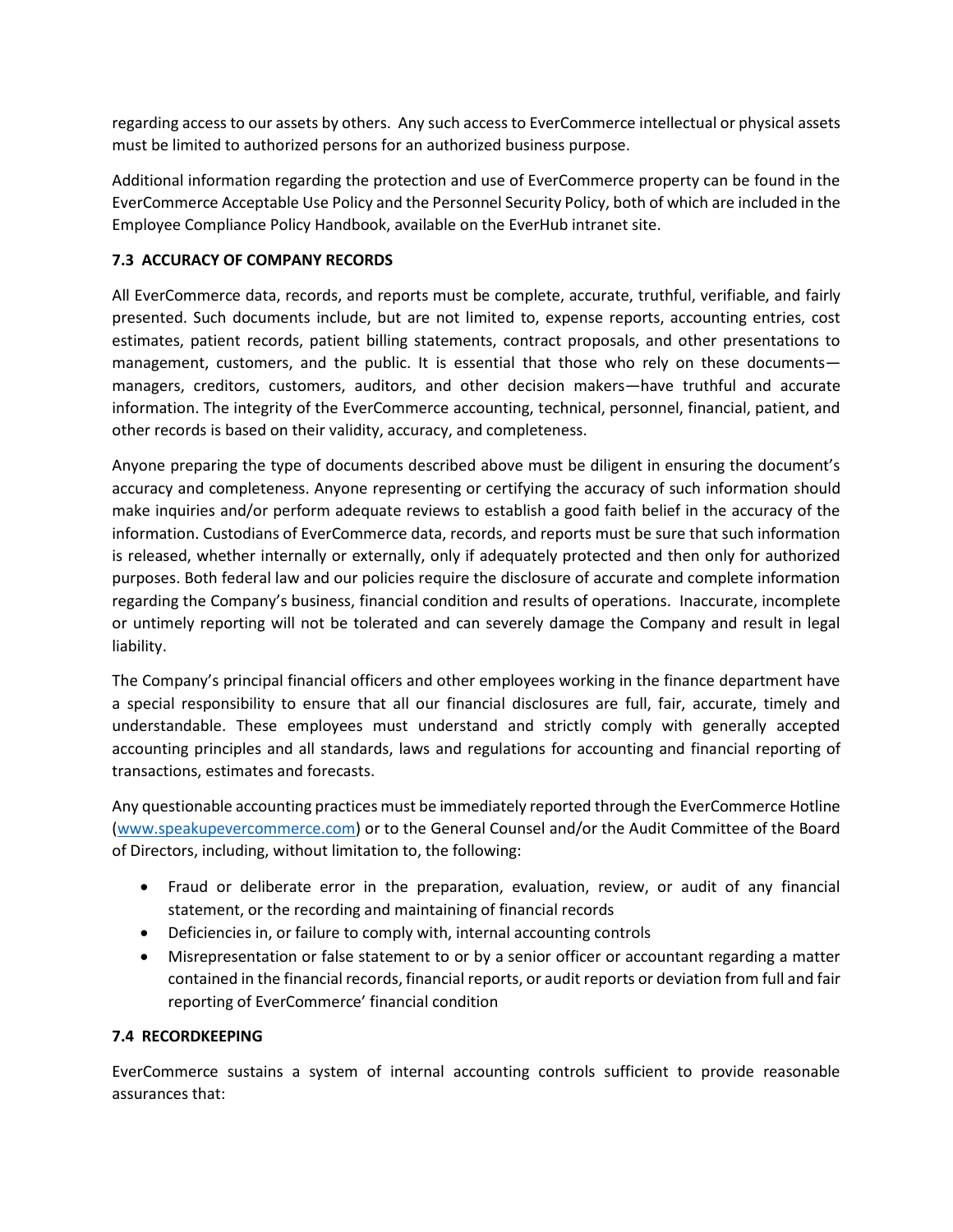- All transactions are performed in accordance with management's general or specific authorization.
- All transactions are properly recorded to maintain accountability for EverCommerce assets and liabilities.
- Access to EverCommerce assets is allowed only in accordance with management's general or specific authorization.
- The recorded accountability for assets is physically compared with the existing assets at reasonable periods and appropriate action is taken with respect to any variances.
- Undisclosed or unrecorded funds or assets are not allowed to be created for any purpose.

## **7.5 RECORD RETENTION**

All employees must make themselves aware of retention guidelines prior to the disposal or destruction of any EverCommerce records or files. These guidelines are documented in the EverCommerce Information Classification, Handling, Data Retention and Disposal Policies and Procedures which are included in the Employee Compliance Policy Handbook, available on the EverHub intranet site.

Retention guidelines are necessary because of laws and regulations that require retention of certain records for various time periods, particularly in the areas of billing, taxes, contracts, personnel, health and safety, and corporate structure.

When litigation or an investigation is pending, relevant records (including records in electronic format) are not allowed to be destroyed. Destruction or falsification of any potentially relevant documents may lead to criminal prosecution for obstruction of justice or making false statements. Therefore, if you have any doubt about the legality of destroying any document, consult with your immediate supervisor or the Legal Department prior to doing so.

#### **8. COMMUNITY INVOLVEMENT**

#### **8.1 PERSONAL ACTIVITIES**

EverCommerce understands the need for balance between work and personal life. We encourage you to be involved in your community. However, out of respect for one another and in order to create a hospitable work environment, you should refrain from imposing your personal beliefs or opinions on others in the workplace. Additionally, you should not represent personal opinions as if they are opinions or positions of EverCommerce.

#### **8.2 POLITICAL ACTIVITIES AND CONTRIBUTIONS**

Political activities should be conducted on your own time and using your own resources. You should not promote any political or personal views or beliefs (including by posting or distributing notices or other materials) on or around EverCommerce premises, and you should not indicate or suggest that you speak for EverCommerce or that EverCommerce supports your views. However, as an individual with your own beliefs and pursuits you certainly may speak or post on social media or any other forum on your own behalf as long as it is not on behalf of the company. When you participate in non-Company political affairs, you should be careful to make it clear that your views and actions are your own, and not made on behalf of the Company.

#### **8.3 CHARITABLE CAUSES**